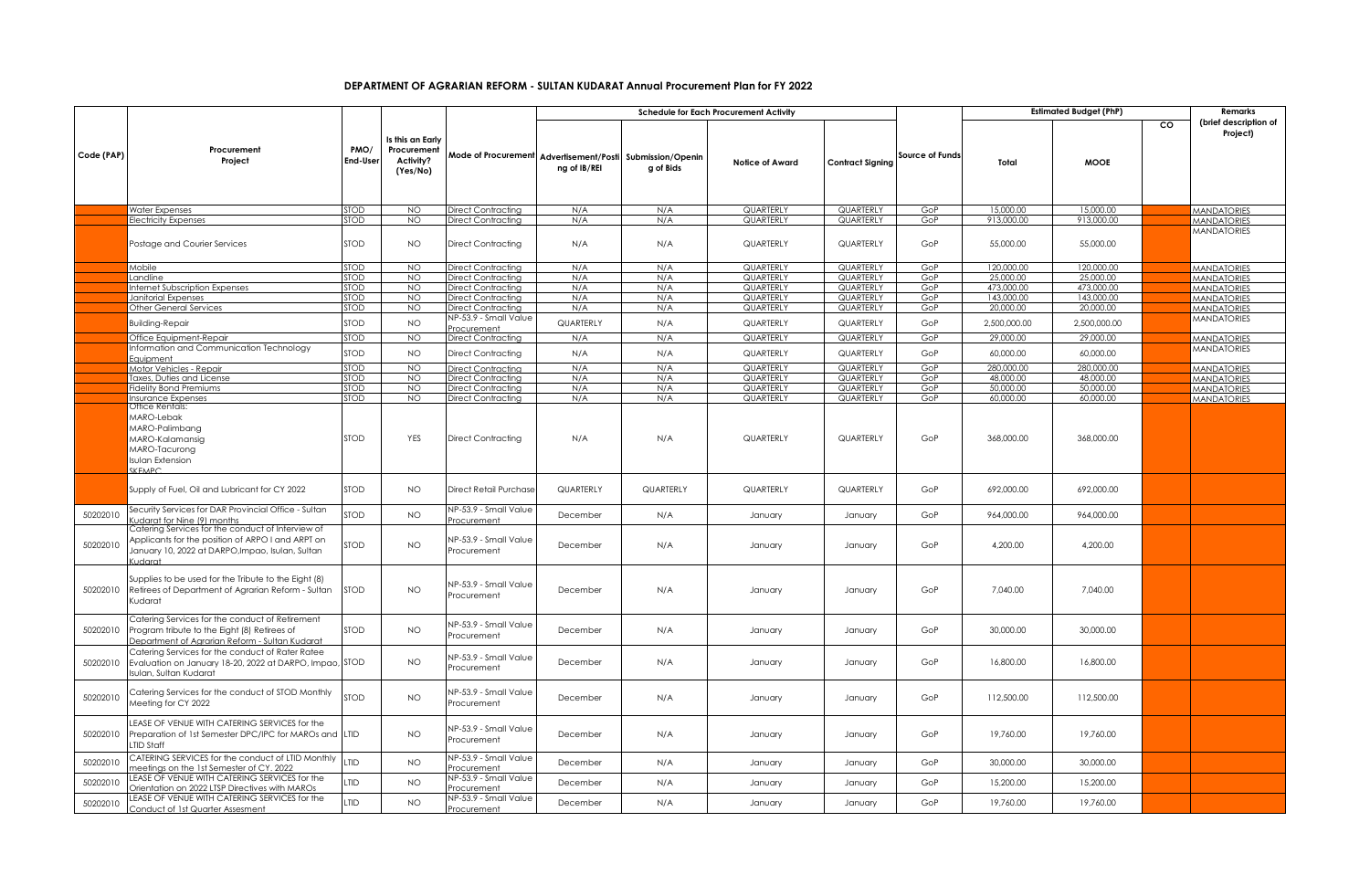| 50202010 | LEASE OF VENUE WITH CATERING SERVICES for the<br>evelling-off with line agencies                                                                   | LTID        | <b>NO</b> | NP-53.9 - Small Value<br>rocurement         | December | N/A | January  | January  | GoP | 3,040.00  | 3,040.00  |  |
|----------|----------------------------------------------------------------------------------------------------------------------------------------------------|-------------|-----------|---------------------------------------------|----------|-----|----------|----------|-----|-----------|-----------|--|
| 50202010 | LEASE OF VENUE WITH CATERING SERVICES for the<br>conduct of Provincial Assessment Cum Planning<br>Norkshon                                         | LTID        | <b>NO</b> | <b>VP-53.9 - Small Value</b><br>Procurement | December | N/A | January  | January  | GoP | 42,000.00 | 42,000.00 |  |
| 50202010 | CATERING SERVICES for the conduct of various<br>DARAB Staff meetings for the month of January 2022                                                 | <b>OPA</b>  | NO.       | NP-53.9 - Small Value<br>Procurement        | December | N/A | January  | January  | GoP | 6,000.00  | 6,000.00  |  |
| 50202010 | CATERING SERVICES for the conduct of various<br>DARAB Staff meetings for the month of February                                                     | <b>OPA</b>  | <b>NO</b> | NP-53.9 - Small Value<br>Procurement        | December | N/A | January  | January  | GoP | 6,000.00  | 6,000.00  |  |
| 50202010 | CATERING SERVICES for the conduct of Alternative<br>ispute Resolution and LCMS updating                                                            | OPA         | NO.       | NP-53.9 - Small Value<br>rocurement         | December | N/A | January  | January  | GoP | 3,000.00  | 3,000.00  |  |
| 50202010 | Postal Services for the use of the OPA for the year                                                                                                | <b>OPA</b>  | NO.       | NP-53.9 - Small Value<br>rocurement         | December | N/A | January  | January  | GoP | 10,000.00 | 10,000.00 |  |
| 50202010 | VEHICLE RENTAL for the use of the OPA in the service<br>of Summons/ Decision and other process of the<br>Board for the 1st Quarter of 2022         | OPA         | NO.       | NP-53.9 - Small Value<br>Procurement        | December | N/A | January  | January  | GoP | 20,000.00 | 20,000.00 |  |
| 50202010 | VEHICLE RENTAL for the use of the OPA in the<br>process/ service of the Board for the 1st Quarter of                                               | OPA         | NO.       | NP-53.9 - Small Value<br>Procurement        | December | N/A | January  | January  | GoP | 15,000.00 | 15,000.00 |  |
| 50202010 | LEASE OF VENUE WITH CATERING SERVICES for<br>conduct of Lecture on 2022 DARAB Rules of<br>Procedure                                                | <b>OPA</b>  | NO.       | NP-53.9 - Small Value<br>Procurement        | December | N/A | January  | January  | GoP | 40,000.00 | 40,000.00 |  |
| 50202010 | CATERING SERVICES for the conduct of Execution/<br>mplementation Activities                                                                        | <b>OPA</b>  | NO.       | NP-53.9 - Small Value<br>rocurement         | December | N/A | January  | January  | GoP | 1,500.00  | 1,500.00  |  |
| 50202010 | CATERING SERVICES for the conduct of of DARAB<br>Hearing and Post Hearing Evaluation activity for the OPA<br>month of February 2022                |             | NO.       | NP-53.9 - Small Value<br>Procurement        | December | N/A | January  | January  | GoP | 3,000,00  | 3,000,00  |  |
| 50202010 | CATERING SERVICES for the conduct of<br>Implementation of Writ Activities for the month of<br>February 2022                                        | <b>OPA</b>  | NO.       | NP-53.9 - Small Value<br>rocurement         | December | N/A | January  | January  | GoP | 3,000.00  | 3,000.00  |  |
| 50202010 | VEHICLE RENTAL for the use of the OPA in the service<br>of Summons and other process of the Board                                                  | OPA         | NO.       | NP-53.9 - Small Value<br>Procurement        | December | N/A | January  | January  | GoP | 5,000,00  | 5,000.00  |  |
| 50202010 | CATERING SERVICES for the conduct of various<br>DARAB Staff meetings for the month of March 2022                                                   | OPA         | NO.       | NP-53.9 - Small Value<br>Procurement        | December | N/A | January  | January  | GoP | 6.000.00  | 6.000.00  |  |
| 50202010 | CATERING SERVICES for the conduct of of DARAB<br>Hearing and Post Hearing Evaluation activity for the<br>month of March 2022                       | <b>OPA</b>  | NO.       | NP-53.9 - Small Value<br>Procurement        | December | N/A | January  | January  | GoP | 6.000.00  | 6,000.00  |  |
| 50202010 | Van Rental For the conduct of Ocular Inspection,<br>Mediation and Investigation at Senator Ninoy<br>Aauino, Sultan Kudarat on February 7-11, 2022  | ALSD        | NO.       | <b>VP-53.9 - Small Value</b><br>Procurement | January  | N/A | February | February | GoP | 20,000.00 | 20,000.00 |  |
| 50202010 | Van Rental For the conduct of Ocular Inspection,<br>Mediation and Investigation at Lebak and<br>Kalamansig, Sultan Kudarat on February 21-25, 2022 | ALSD        | NO.       | NP-53.9 - Small Value<br>Procurement        | January  | N/A | February | February | GoP | 20,000.00 | 20,000.00 |  |
| 50202010 | Van Rental For the conduct of Ocular Inspection,<br>Mediation and Investigation at Masiag,<br>Bagumbayan, Sultan Kudarat on March 14-18, 2022      | ALSD        | NO.       | NP-53.9 - Small Value<br>Procurement        | January  | N/A | February | February | GoP | 20,000,00 | 20,000,00 |  |
| 50202010 | Van Rental For the conduct of Ocular Inspection,<br>Mediation and Investigation at Lutayan, Sultan<br>udarat on March 21-25, 2022                  | ALSD        | <b>NO</b> | NP-53.9 - Small Value<br>Procurement        | January  | N/A | February | February | GoP | 20,000.00 | 20,000.00 |  |
| 50202010 | Van Rental For the conduct of Ocular Inspection,<br>Mediation and Investigation at Palimbang, Sultan<br>Judarat on April 4-8, 2022                 | ALSD        | <b>NO</b> | NP-53.9 - Small Value<br>Procurement        | January  | N/A | February | February | GoP | 20,000.00 | 20,000.00 |  |
| 50202010 | Van Rental For the conduct of Ocular Inspection,<br>Mediation and Investigation at Columbio, Sultan<br>Judarat on April 25-29, 2022                | <b>ALSD</b> | NO.       | NP-53.9 - Small Value<br>Procurement        | January  | N/A | February | February | GoP | 20,000.00 | 20,000.00 |  |
| 50202010 | Van Rental For the conduct of Ocular Inspection,<br>Mediation and Investigation at Palimbang, Sultan<br>Udarat on May 9-13, 2022                   | ALSD        | NO.       | VP-53.9 - Small Value<br>Procurement        | January  | N/A | February | February | GoP | 20,000.00 | 20,000.00 |  |
| 50202010 | Van Rental For the conduct of Ocular Inspection,<br>Mediation and Investigation at Lebak and<br>Kalamansig, Sultan Kudarat on May 16-20, 2022      | <b>ALSD</b> | NO        | NP-53.9 - Small Value<br>Procurement        | January  | N/A | February | February | GoP | 20,000.00 | 20,000.00 |  |
| 50202010 | Van Rental For the conduct of Ocular Inspection,<br>Mediation and Investigation at Senator Ninoy<br>Aquino, Sultan Kudarat on June 6-10, 2022      | ALSD        | NO.       | NP-53.9 - Small Value<br>Procurement        | January  | N/A | February | February | GoP | 20,000.00 | 20,000.00 |  |
| 50202010 | Van Rental For the conduct of Ocular Inspection,<br>Mediation and Investigation at Masiag,<br>Bagumbayan, Sultan Kudarat on June 20-24, 2022       | <b>ALSD</b> | NO.       | NP-53.9 - Small Value<br>Procurement        | January  | N/A | February | February | GoP | 20,000.00 | 20,000.00 |  |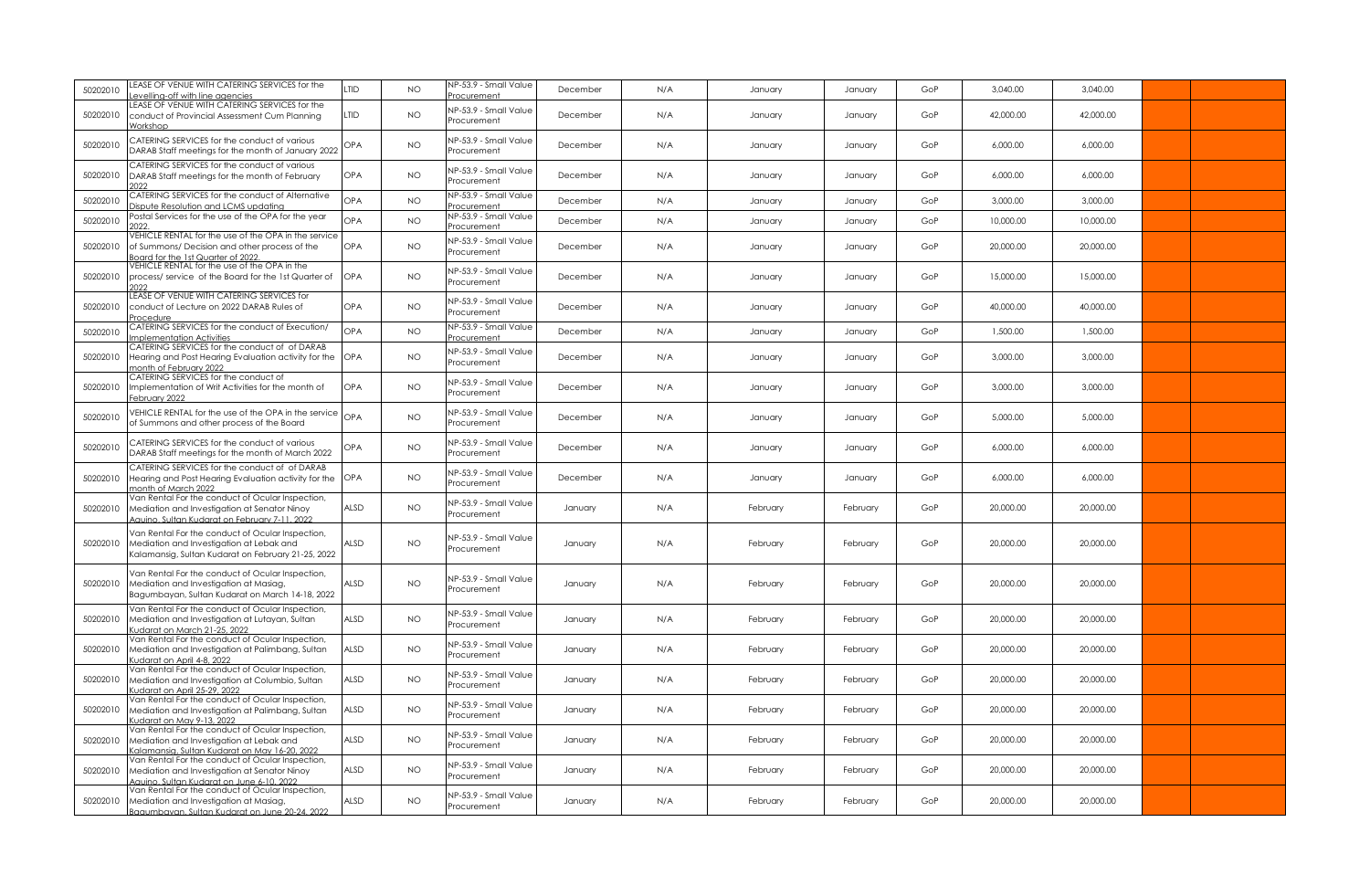| 50202010 | Lease of Venue with Catering Services for the<br>conduct of Fast tracking in the Preparation of<br>Confirmation of Leasehold Contract       | ALSD       | NO.       | NP-53.9 - Small Value<br>Procurement        | January | N/A | February | February | GoP          | 17,250.00    | 17,250.00    |  |
|----------|---------------------------------------------------------------------------------------------------------------------------------------------|------------|-----------|---------------------------------------------|---------|-----|----------|----------|--------------|--------------|--------------|--|
| 50202010 | Catering Services for the conduct of Regular<br>Monthly Meeting on February 14, 2022 at Isulan,<br>Sultan Kudarat                           | ALSD       | NO.       | NP-53.9 - Small Value<br>Procurement        | January | N/A | February | February | GoP          | 2,500.00     | 2,500.00     |  |
| 50202010 | Catering Services for the conduct of Regular<br>Monthly Meeting on March 7, 2022 at Isulan, Sultan<br>Kudarat                               | ALSD       | NO.       | NP-53.9 - Small Value<br>Procurement        | January | N/A | February | February | GoP          | 2,500.00     | 2,500.00     |  |
| 50202010 | Catering Services for the conduct of Regular<br>Monthly Meeting on April 11, 2022 at Isulan, Sultan<br>Kudarat                              | ALSD       | NO.       | NP-53.9 - Small Value<br>Procurement        | January | N/A | February | February | GoP          | 2,500.00     | 2,500.00     |  |
| 50202010 | Catering Services for the conduct of Regular<br>Monthly Meeting on May 6, 2022 at Isulan, Sultan<br>(udarat                                 | ALSD       | NO.       | NP-53.9 - Small Value<br>Procurement        | January | N/A | February | February | GoP          | 2,500.00     | 2,500.00     |  |
| 50202010 | Catering Services for the conduct of Regular<br>Monthly Meeting on June 13, 2022 at Isulan, Sultan<br>Kudarat                               | ALSD       | NO.       | <b>NP-53.9 - Small Value</b><br>Procurement | January | N/A | February | February | GoP          | 2,500.00     | 2,500.00     |  |
| 50202010 | Vehicle Rental to be used for the conduct of<br>Sustainability, Monitoring and Evaluation of<br>previously completed Infrastracture project | PBDD       | NO.       | <b>NP-53.9 - Small Value</b><br>Procurement | January | N/A | February | February | GoP          | 91,800.00    | 91,800.00    |  |
| 50202010 | Catering Services to be used for the conduct of<br>Seminar on Rights, Roles and Responsibilities of ARBs                                    | <b>BDD</b> | NO.       | NP-53.9 - Small Value<br>Procurement        | January | N/A | February | February | GoP          | 30,000.00    | 30,000.00    |  |
| 50202010 | Training Materials to be used for the conduct of<br>Seminar on Rights, Roles and Responsibilities of ARBs                                   | <b>BDD</b> | NO.       | NP-53.9 - Small Value<br>Procurement        | January | N/A | February | February | GoP          | 31,500.00    | 31,500.00    |  |
| 50202010 | Catering Services to be used for the conduct of Pre-<br>Membership Education Seminar of ARBs                                                | PBDD       | NO.       | NP-53.9 - Small Value<br>Procurement        | January | N/A | February | February | GoP          | 30,000.00    | 30,000.00    |  |
| 50202010 | raining Materials to be used for the conduct of Pre-<br>Membership Education Seminar of ARBs                                                | <b>BDD</b> | NO.       | NP-53.9 - Small Value<br>Procurement        | January | N/A | February | February | GoP          | 31,500.00    | 31,500.00    |  |
| 50202010 | Catering Services to be used for the conduct of<br>raining on Pest and Disease Management                                                   | PBDD       | <b>NO</b> | NP-53.9 - Small Value<br>Procurement        | January | N/A | February | February | GoP          | 125,700.00   | 125,700.00   |  |
| 50202010 | raining Materials to be used for the conduct of<br>raining on Pest and Disease Management                                                   | PBDD       | NO.       | NP-53.9 - Small Value<br>Procurement        | January | N/A | February | February | GoP          | 300,000.00   | 300,000.00   |  |
| 50202010 | Resource Person to be used for the conduct of<br>raining on Pest and Disease Management                                                     | <b>BDD</b> | NO.       | NP-53.9 - Small Value<br>Procurement        | January | N/A | February | February | GoP          | 10,080.00    | 10,080.00    |  |
| 50202010 | Catering Services to be used for the conduct of<br>Policies, System and Procedure on Business Enterprise PBDD<br>Management                 |            | NO.       | NP-53.9 - Small Value<br>Procurement        | January | N/A | February | February | GoP          | 125,700.00   | 125,700.00   |  |
| 50202010 | raining Materials to be used for the conduct of<br>Policies, System and Procedure on Business Enterprise<br>Aanaaement                      | PBDD       | NO.       | NP-53.9 - Small Value<br>Procurement        | January | N/A | February | February | GoP          | 37,640.00    | 37,640.00    |  |
| 50202010 | Resource Person to be used for the conduct of<br>raining on Agricultural Waste Management                                                   | PBDD       | NO.       | NP-53.9 - Small Value<br>Procurement        | January | N/A | February | February | GoP          | 10,800.00    | 10,800.00    |  |
| 50202010 | Vehicle Rental to be used for the conduct of<br>inancial Literacy Trainings                                                                 | <b>BDD</b> | NO.       | NP-53.9 - Small Value<br>Procurement        | January | N/A | February | February | GoP          | 21,000.00    | 21,000.00    |  |
| 50202010 | Training Materials to be used for the conduct of<br>APCP Capacity Development Trainings                                                     | <b>BDD</b> | NO.       | NP-53.9 - Small Value<br>Procurement        | January | N/A | February | February | GoP          | 14,957.00    | 14,957.00    |  |
| 50202010 | Catering Services to be used for the conduct of<br>Credit Management (Financial Literacy)                                                   | PBDD       | NO.       | NP-53.9 - Small Value<br>Procurement        | January | N/A | February | February | GoP          | 31,500.00    | 31,500.00    |  |
| 50202010 | Catering Services to be used for the conduct of<br>Orientation Meetings with Financial Literacy Activity                                    | PBDD       | NO.       | NP-53.9 - Small Value<br>Procurement        | January | N/A | February | February | GoP          | 40,500.00    | 40,500.00    |  |
| 50202010 | Catering Services to be used for the conduct of<br>Coaching and Mentoring 1st session                                                       | PBDD       | NO.       | NP-53.9 - Small Value<br>Procurement        | January | N/A | February | February | GoP          | 12,950.00    | 12,950,00    |  |
| 50202010 | Catering Services to be used for the conduct of<br>inancial Management Trainina                                                             | PBDD       | <b>NO</b> | NP-53.9 - Small Value<br>Procurement        | January | N/A | February | February | GoP          | 12,950.00    | 12,950.00    |  |
| 50202010 | Catering Services to be used for the conduct of<br>raining on Basic Accounting                                                              | PBDD       | NO.       | NP-53.9 - Small Value<br>Procurement        | January | N/A | February | February | GoP          | 12,950.00    | 12,950.00    |  |
| 50202010 | Catering Services to be used for the conduct of<br>Training on Review and Orientation of Agri-Business<br>Ventures Aareements               | PBDD       | NO.       | NP-53.9 - Small Value<br>Procurement        | January | N/A | February | February | GoP          | 6,300.00     | 6,300.00     |  |
| 50202010 | Catering Services to be used for the conduct of<br><b>ARBDSP Division Monthly Meeting of the year 2022</b>                                  | PBDD       | <b>NO</b> | NP-53.9 - Small Value<br>rocurement         | January | N/A | February | February | GoP          | 36,000.00    | 36,000.00    |  |
| 50202010 | raining Materials to be used for the conduct of<br>Training on Review and Orientation of Agri-Business<br><b>Ventures Agreements</b>        | PBDD       | NO.       | <b>VP-53.9 - Small Value</b><br>Procurement | January | N/A | February | February | GoP          | 1,200.00     | 1,200.00     |  |
|          |                                                                                                                                             |            |           |                                             |         |     |          |          | <b>TOTAL</b> | 8,484,577.00 | 8,484,577.00 |  |
|          |                                                                                                                                             |            |           |                                             |         |     |          |          |              |              |              |  |